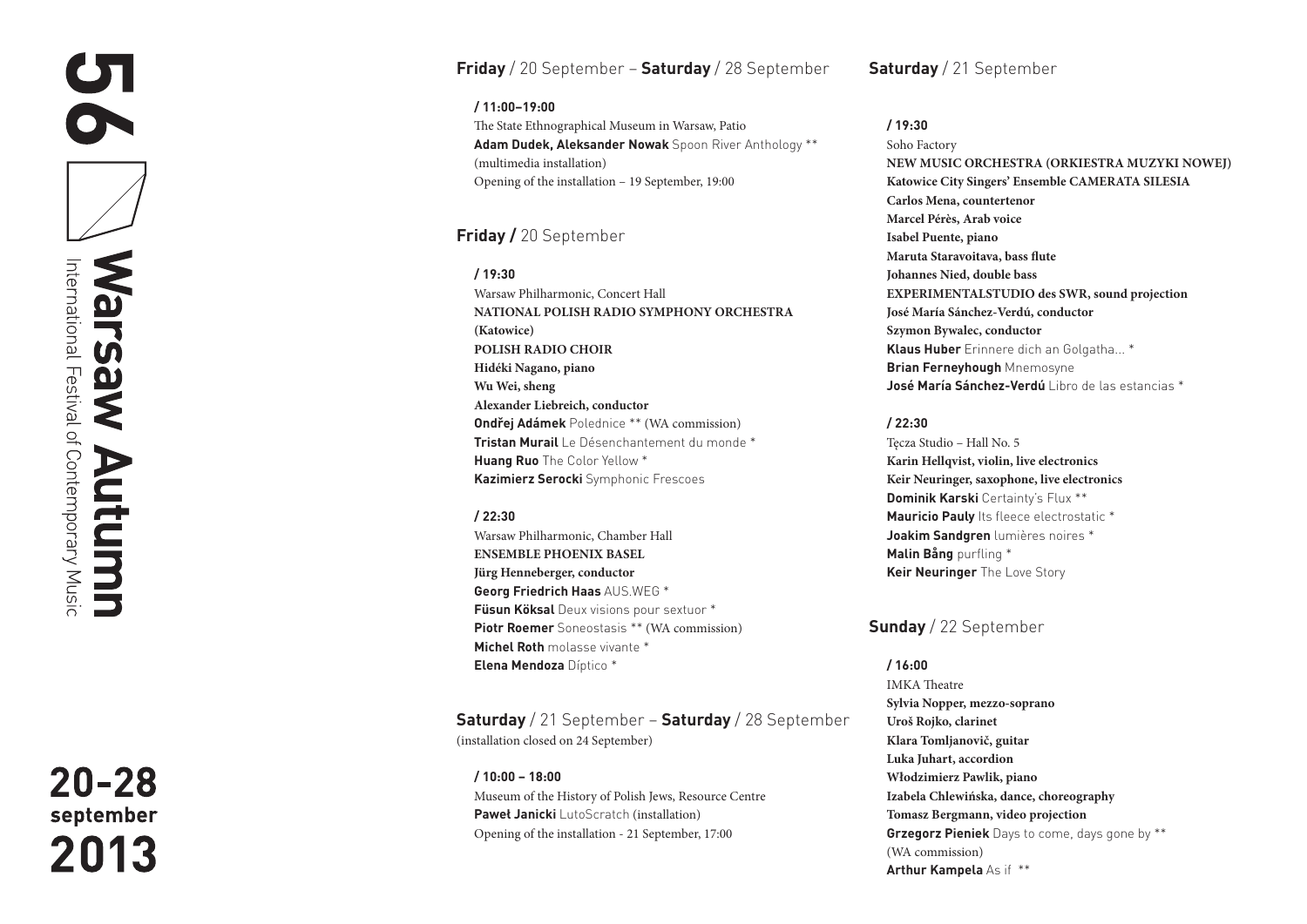#### **Uroš Rojko** Lakritze \*\*

**Jacek Grudzień, Izabela Chlewińska** Preparation for Change \*\* (Polish Composers' Union Commission)

#### **/ 19:30**

Warsaw Philharmonic, Concert Hall **WARSAW PHILHARMONIC – THE NATIONAL ORCHESTRA OF POLAND Krystian Zimerman, piano Jacek Kaspszyk, conductor Witold Lutosławski** Piano Concerto **Witold Lutosławski** Symphony No. 3

#### **/ 22:30**

Warsaw Philharmonic, Chamber Hall **ENSEMBLE MODERN David Haller, reciter Clemens Heil, conductor** 

Where from? Where to? – Myths, Nations, Identities in Central and Eastern Europe - 1<sup>st</sup> concert

**Paweł Hendrich** Sedimetron \* **Nina Šenk** Twenty in Five \* **Judit Varga** Entitas \* **Kristaps Pētersons** Money \*

## **Monday** / 23 September

#### **/ 19:30**

Witold Lutosławski Polish Radio Concert Studio **AUKSO – Chamber Orchestra of the City of Tychy Piotr Nowak, trumpet Aleksandra Rupocińska, harpsichord Barbara Drążkowska, piano, co-author of** *Wax Music* **project Tobias Weber, phonographs Adelaida Merchán-Drążkowska, curator of** *Wax Music* **Marek Moś, conductor** 

Andrzej Chłopecki in memoriam

**Marcin Bortnowski** And There Was No More Sea **Martin Smolka** Tears **Paweł Mykietyn** Wax Music \* **Paweł Szymański** Epilogue \*\*

**Onutė Narbutaitė** Melody in the Garden of Olives **/ 22:30**  Warsaw Philharmonic, Chamber Hall ENSEMBLE MODERN Clemens Heil, conductor

Where from? Where to? – Myths, Nations, Identities in Central and Eastern Europe – 2nd concert

**Matej Bonin** Kaleidoscope \* **František Chaloupka** Mašín Gun: The Seven Rituals for purging the Czech Lands from the Spirit of Communism \* **Jānis Petraškevičs** Darkroom. Ein Phantasiestück \* **Andris Dzenītis** Latvian Cookbook \*

## **Tuesday** / 24 September

#### **/ 19:30**

Warsaw Philharmonic, Concert Hall **WARSAW PHILHARMONIC – THE NATIONAL ORCHESTRA AND CHOIR OF POLAND WARSAW BOYS CHOIR Christiane Libor, soprano Jarosław Bręk, baritone Stephan Klemm, bass Daniel Olbrychski, reciter Antoni Wit, conductor Krzysztof Penderecki** Passio et Mors Domini Nostri Jesu Christi secundum Lucam

## **Wednesday** / 25 September

 $/19.30$ Witold Lutosławski Polish Radio Concert Studio **POLISH RADIO SYMPHONY ORCHESTRA WROCŁAW PHILHARMONIC CHOIR The Katowice City Singers' Ensemble CAMERATA SILESIA TWOgether Duo: Magdalena Bojanowicz, cello, Maciej Frąckiewicz, accordion Magdalena Szostak–Krupowicz, soprano Christine Pryn, violin Małgorzata Walentynowicz, piano Jan Pilch, percussion Stanisław Krupowicz, Marcin Rupociński, computer Renato Rivolta, conductor** 

**Rafał Augustyn** Tam. Music for Violin, Voices and Instruments \*\* **Zbigniew Bargielski** Concert for Piano, Percussion and Symphony Orchestra \*\* (WA commission) **Bruno Mantovani** Cantata No. 4 \* **Stanisław Krupowicz** Machinae coelestes\*\* (WA and Space Research Centre PAS commission)

#### **/ 22:30**

Warsaw Philharmonic, Chamber Hall **NEUE VOCALSOLISTEN SILESIAN STRING QUARTET Andris Dzenītis** Trataka. Point noir\* **Sławomir Wojciechowski** Blind Spot\*\* **Lucia Ronchetti** Hombre de mucha gravedad\* **Rebecca Saunders** Fletch\*

# **Thursday** / 26 September

### **/ 19:30**

Witold Lutosławski Polish Radio Concert Studio **EUROPEAN WORKSHOP FOR CONTEMPORARY MUSIC KWARTLUDIUM Rüdiger Bohn, conductor Joanna Woźny** as in a mirror, darkly \*\* (Deutschlandhunk, Köln commission) **Annesley Black** Snow Job \* **Yannis Kyriakides** Telegraphic \* **Matthias Ockert** open room in overlapping spaces \*\* (German Music Council commission)

#### **/ 22:30**

Warsaw Philharmonic, Chamber Hall **SILESIAN STRING QUARTET Henryk Mikołaj Górecki**  'Already It Is Dusk' String Quartet No. 1 'Quasi una Fantasia' String Quartet No. 2 '...songs are sung' String Quartet No. 3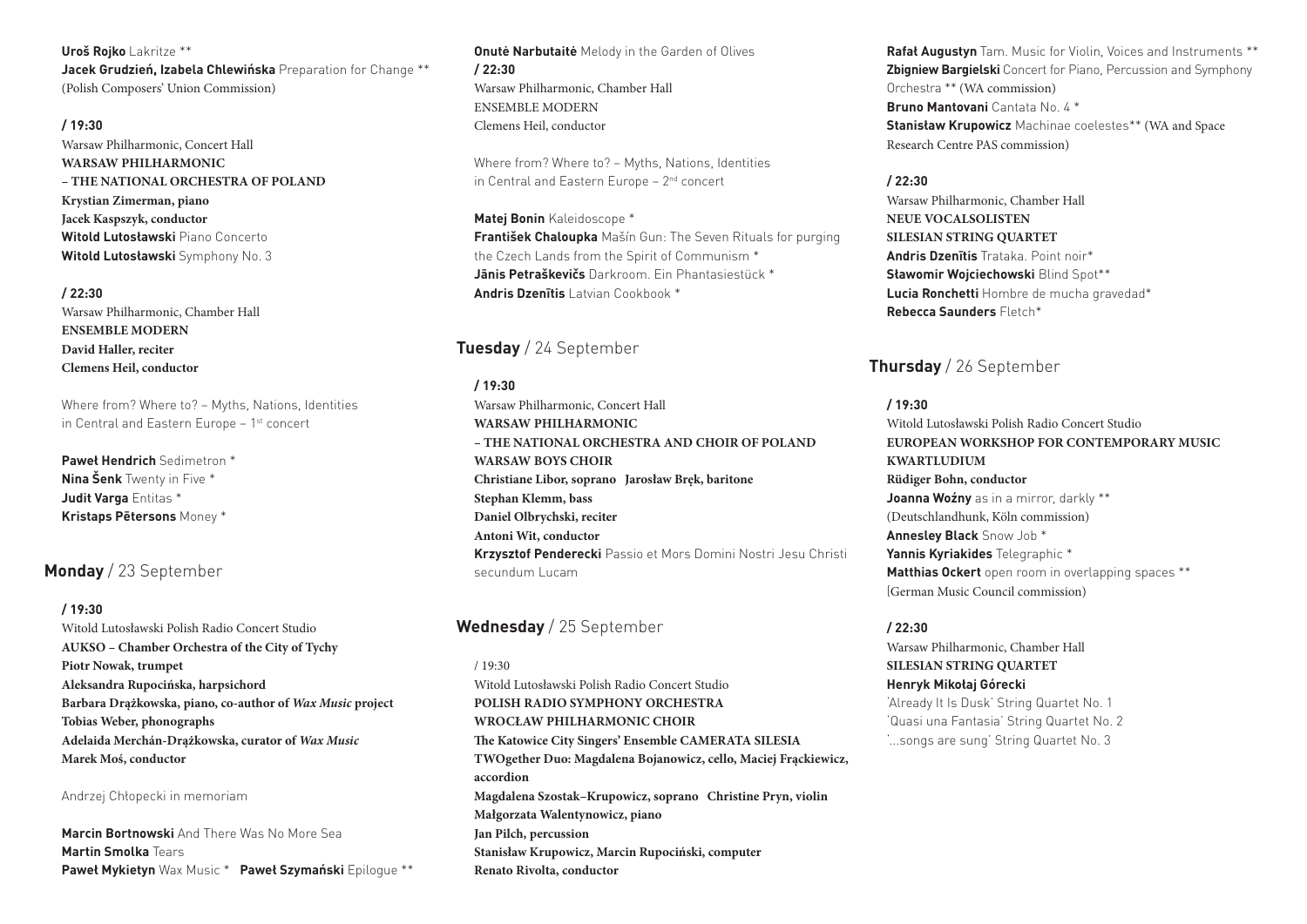# **Friday** / 27 September

#### **/ 19:30**

Koneser Cultural Centre **Miguel Azguime, music, libretto, concept and speaker Paula Azguime, stage director, video composition, concept and sound projection Frances M. Lynch, soprano Nicholas Isherwood, bass baritone Marina Pacheco, soprano Ágata Mandillo, speaker Norrbotten NEO Petter Sundkvist, conductor André Perrotta, technology director and programming (CITAR researcher) André Baltazar, motion capture and programming (CITAR researcher) Andre Bartetzki, live electronics Perseu Mandillo, VFX | 3D effects, photography and video José Grossinho, computer music assistant Jakub Szczypa, musical assistant, translations Violeta Barradas, stage assistant Sílvia Real, elements of choreography Atalaia 31, costumes Miso Studio, equipment and technology Miguel Azguime** A Laugh to Cry \*\* (WA commission with the friendly support of the Ernst von Siemens Foundation) opera

#### **/ 22:30**

Witold Lutosławski Polish Radio Concert Studio **NEW MUSIC ORCHESTRA (ORKIESTRA MUZYKI NOWEJ) Allison Bell, soprano Theo Nabicht, metal contrabass clarinet Szymon Bywalec, conductor Fabián Panisello** Libro del frío \* **Michał Moc** Po-wer \*\* **Yann Robin** Art of Metal I \*

# **Saturday** / 28 September

### **/ 19:30**

Warsaw Philharmonic, Concert Hall **WARSAW PHILHARMONIC ORCHESTRA – THE NATIONAL ORCHESTRA OF POLAND Christianne Stotijn, mezzo-soprano William Dazeley, baritone Rafał Janiak, conductor Thomas Simaku** Concerto for orchestra \*\* **Paweł Szymański** Sostenuto **Thomas Adès** Totentanz \*

**LITTLE** WARSAW AUTUMN: recommended for children aged 4–12

**Friday** / 20 September – **Sunday** / 29 September

### **/ open: from dusk till dawn**

Royal Łazienki Museum in Warsaw, Temple of Sybil **Lidia Zielińska** Slices of Music \*\* (interactive installation), (WA commission) Opening of the installation – 20 September 17:00

# **Saturday** / 21 September

**/ 11:00 and 16:00**  Royal Łazienki Museum in Warsaw, Playground **HOB-BEATS PERCUSSION GROUP Sound Splash Play** (percussion concert) **Miłosz Pękala** Sound Splash Play\*\* **Steve Reich** Music for Pieces of Wood **Thierry De Mey** Silence Must Be!\*

## **Sunday** / 22 September

**/ 11:00 and 16:00** Koneser Cultural Centre **Maria Wieczorek, voice, violin Tadeusz Wierzbicki, fairy tale text author, light figures' theatre Mirosław Poznański lights Aleksandra Semenowicz, costume Tadeusz Wielecki, Tadeusz Wierzbicki** The Little Shoemonger and the False King \*\* (chamber opera for children and adults)

# **Saturday** / 28 September

**/ 11:00**  Zachęta – National Gallery of Art, Multimedia Room **KWARTLUDIUM, moderators** Kwartludium in Wonderland: What's Behind the Mirror (workshop with elements of interactive concertising for children aged 4–7)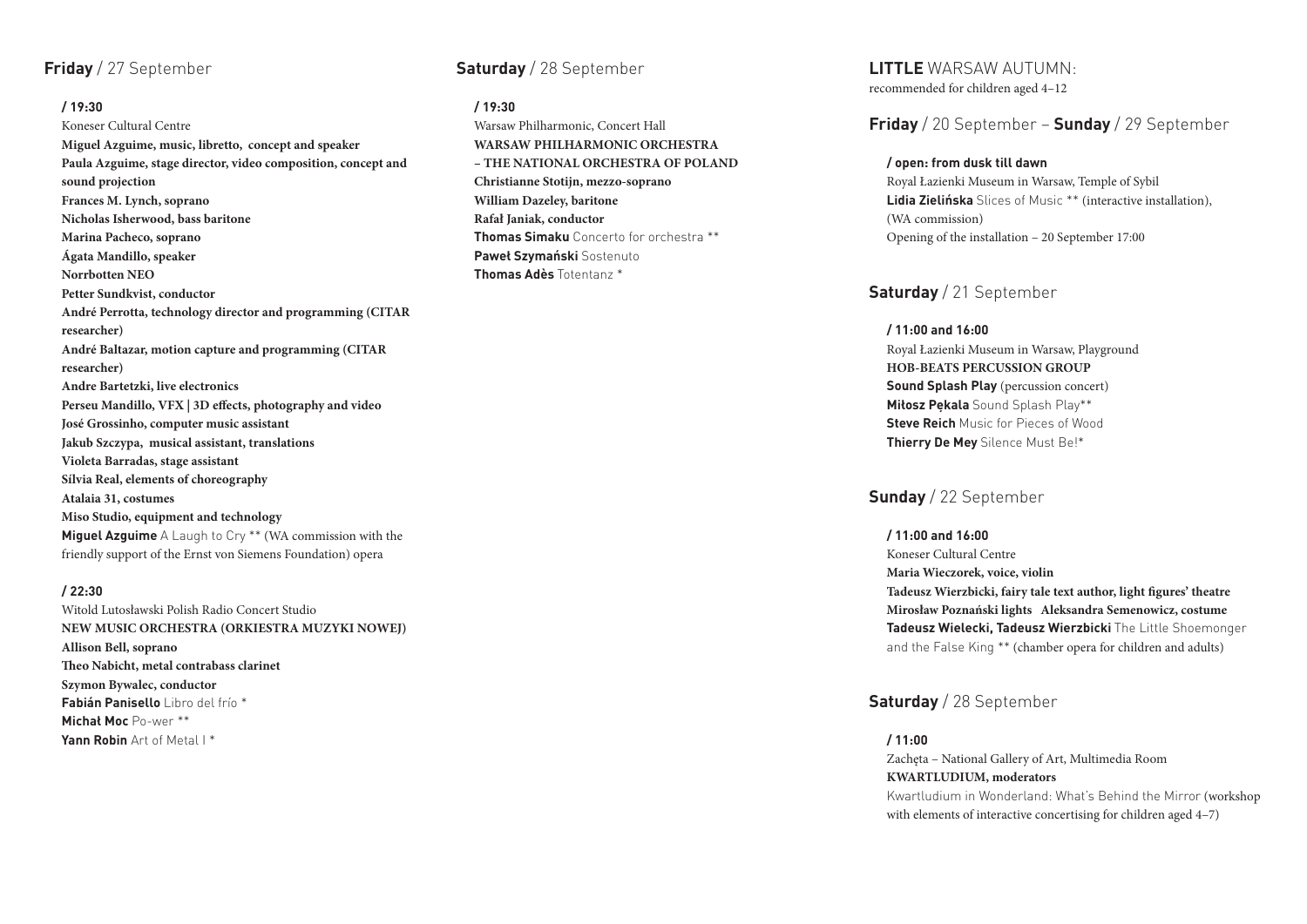#### **/ 16:00**

Zachęta – National Gallery of Art, Multimedia Room **KWARTLUDIUM, moderators**

Kwartludium in Wonderland: What's Behind the Mirror (workshop with elements of interactive concertising for children aged 8–12)

# **FRINGE** EVENTS

**Friday** / 20 September

#### **/ 16:00**

PWM Edition

**New website presentation www.baird.polmic.pl** Organized by POLMIC Polish Music Information Centre, PWM Edition and Polskie Nagrania

#### **/ 16:00**

Praga Południe Borough Culture Promotion Centre **1st Concert of the Polish Composers' Union – Youth Circle**  Organized by the Polish Composers' Union – Youth Circle

# **Saturday** / 21 September

Museum of the History of Polish Jews **Polska Music Now. Where does the future hold? / 10:00-12:30** – Panel no. 1: *Witold Lutosławski and Warsaw Autumn* **/ 13:30-16:00** – Panel no. 2: *21st- Century Polish Composers: The main Trends in Today's Polish Music* Organized by Adam Mickiewicz Institute

#### **/ 12:00**

Austrian Cultural Forum **Meet the composer: Tristan Murail**  Organized by Warsaw Autumn

#### **/ 16:00**

Praga Południe Borough Culture Promotion Centre **2nd Concert of the Polish Composers' Union – Youth Circle** Organized by the Polish Composers' Union – Youth Circle

# **Sunday** / 22 September

**/ 12:00** Austrian Cultural Forum **Meet the composer: José María Sánchez-Verdú** Organized by Warsaw Autumn

**Monday** / 23 September

## **/ 16:00**

PWM Edition

**Books presentation:** *Warszawska Jesień w tekstach Andrzeja Chłopeckiego*, edited by Magdalena Długosz, Katarzyna Naliwajek and Marta Szoka, Andrzej Chłopecki *Alban Berg. Człowiek i dzieło czasu młodości. Od pieśni solowej do orkiestrowej* Organized by Warsaw Autumn, PWM Edition

### **/ 16:00**

Mazovia Region Centre of Culture and Arts *Presence* **– a Belarusian concert**  Organized by Polish Composers' Union

### **/ 18:00**

State Music School Complex No. 1, Warsaw, Irena Kirjacka Hall **Electronic music composition workshop** Moderator: Miguel Azguime Organized by POLMIC Polish Music Information Centre, State Music School Complex No. 1 in Warsaw

**Tuesday** / 24 September

#### **/ 16:00**

State Music School Complex No. 1, Warsaw, Irena Kirjacka Hall **Concert of the Polish Composers' Union – Warsaw Branch**  Organized by Polish Composers' Union – Warsaw Branch

#### **/ 22:30**

Museum of the History of Polish Jews **Concert of the For Tune Publishing House (Ryczek, Błażejczyk, Lorent and Nerkowski)** Organized by the For Tune Publishing House